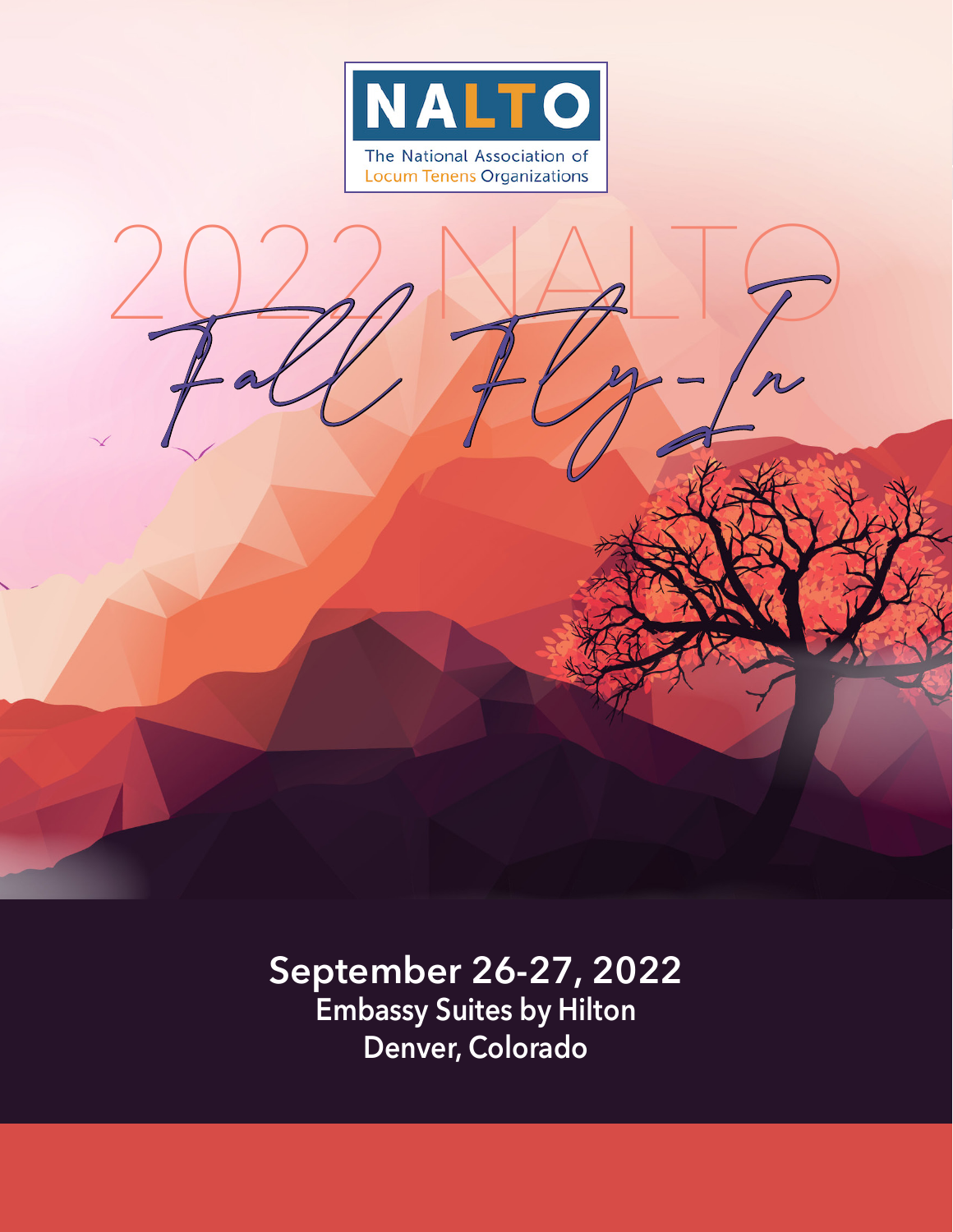### September 26-27, 2022 | Embassy Suites by Hilton | Denver, Colorado

2022 NALTOFall Fly -In

The National Association of Locum Tenens Organizations® (NALTO®) Fall Fly-In represents more purchasing power for related products and services than any other event. Seventyeight percent of attendees have a title of Director or above and recognized purchasing power. Our attendees represent the leadership teams of some of the largest locum tenens firms as well as some of the largest healthcare systems and physician groups in the United States. The NALTO<sup>®</sup> Fall Fly-In is the only meeting of its kind where exhibitors have the opportunity to network with and sell to search firms, locums firms, and in-house leaders.

We expect another great turnout in beautiful Denver, Colorado in September and have opened the door of opportunity for our vendors this year! There are also opportunities for your organization to sponsor certain events or speakers (see pages 3 & 4). This is a great way for attendees to become more familiar with your organization!

Thank you for your support of NALTO® and we look forward to seeing you in Denver in September.

James Heil NALTO® Vendor Committee Chair

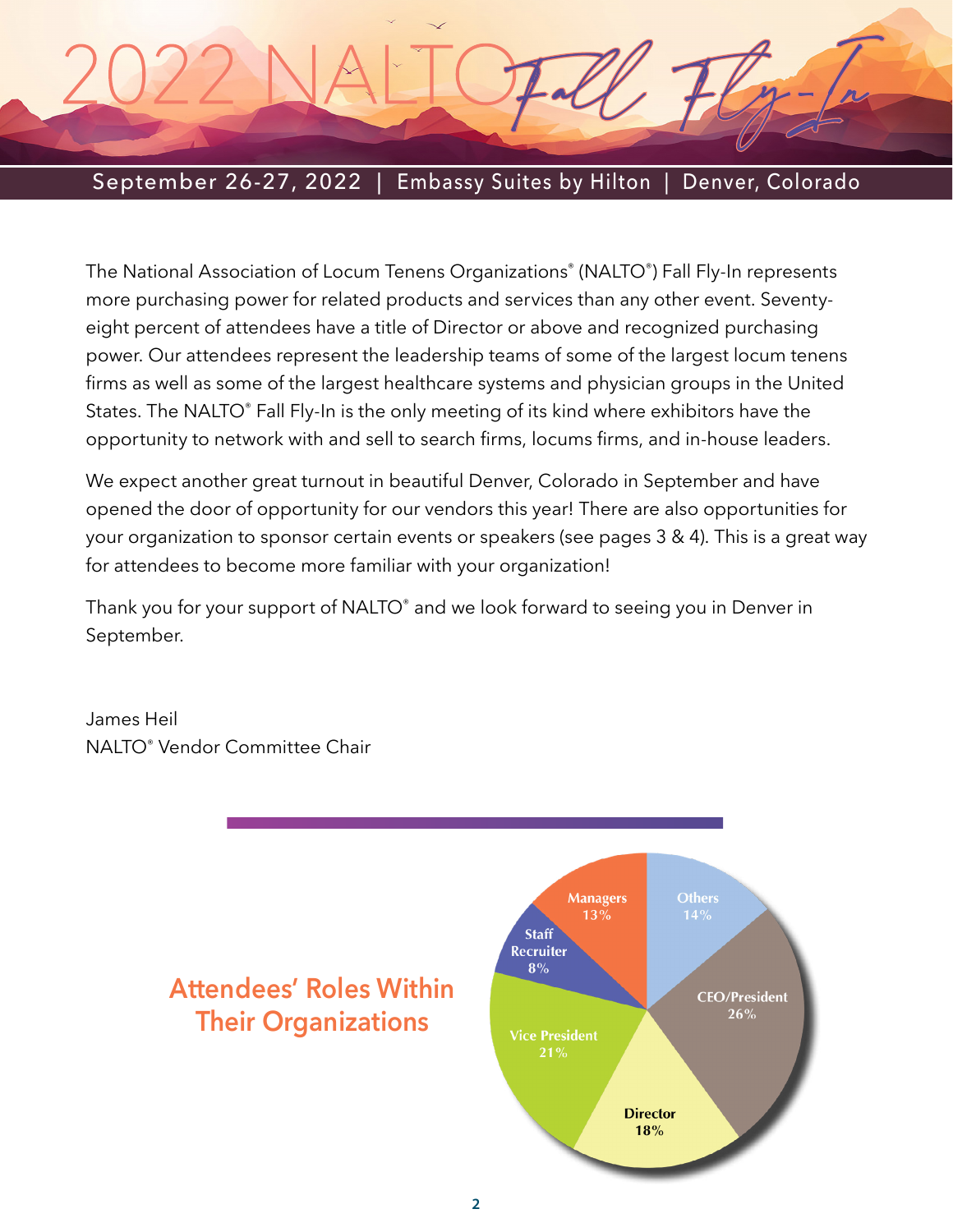### September 26-27, 2022 | Embassy Suites by Hilton | Denver, Colorado

## **Become A Sponsor**

Fal

| Item (pick one)<br><b>Sponsorship Levels</b>                                               |                                                                                          | <b>Description</b>                                                                                                                                                                                                                                                                                                                                                                                                                                |  |  |
|--------------------------------------------------------------------------------------------|------------------------------------------------------------------------------------------|---------------------------------------------------------------------------------------------------------------------------------------------------------------------------------------------------------------------------------------------------------------------------------------------------------------------------------------------------------------------------------------------------------------------------------------------------|--|--|
| <b>Platinum</b><br>\$5,000                                                                 | O Monday Night Event                                                                     | Be the sole sponsor for the NALTO® Member Reception at the Blue Moon Brewery! Food, drinks, brewery<br>tours, entertainment and more! Sponsor will have attractive signage and recognition ensuring its company<br>is not forgotten!                                                                                                                                                                                                              |  |  |
| <b>Diamond</b>                                                                             | O Hotel Wi-Fi Sponsor                                                                    | Enjoy the dynamic benefits this opportunity brings!                                                                                                                                                                                                                                                                                                                                                                                               |  |  |
| \$3,000                                                                                    | O Tuesday Morning Sessions                                                               | Increase your company's awareness and signage throughout the event by providing the Fly-In Meeting<br>Wi-Fi code.                                                                                                                                                                                                                                                                                                                                 |  |  |
| <b>Emerald</b><br>\$2,000                                                                  | ○ Keynote Sponsor                                                                        | The key to your success? Being a sponsor for the Main Attraction.                                                                                                                                                                                                                                                                                                                                                                                 |  |  |
| Gold<br>\$1,500                                                                            | ○ NALTO <sup>®</sup> Member Orientation<br>& Welcome Reception with<br><b>Exhibitors</b> | Learn about exciting committee activities, network with your industry peers and welcome our valuable<br>vendor partners! Signage, recognition, and the opportunity to introduce your company is included!                                                                                                                                                                                                                                         |  |  |
|                                                                                            | $\bigcirc$ Tuesday Breakfast with<br><b>Exhibitors</b>                                   | Breakfast is the most important meal of the day, some say! Take this time to help the attendees get the<br>morning started off right! Enjoy signage, recognition, and the opportunity to introduce your company.                                                                                                                                                                                                                                  |  |  |
|                                                                                            | $\bigcirc$ Tuesday Luncheon &<br><b>Business Meeting</b>                                 | Lunch with all NALTO° members. You will be given the opportunity to introduce yourself and your company<br>to leave a lasting impact on everyone.                                                                                                                                                                                                                                                                                                 |  |  |
| <b>Silver</b><br>\$1,000                                                                   | ○ Tuesday Afternoon Session                                                              | Back by popular demand! This committee and topic round table session provides a way for NALTO®<br>committees to strategize and discuss diverse topics important to our industry, as well as plan for the Annual<br>Convention. Help facilitate the sesion with representatives from committee chairs AND the NALTO® Board.<br>Give an introduction of yourself and your company.                                                                  |  |  |
|                                                                                            | $\bigcirc$ Attendee Lanyards                                                             | Sponsor the official NALTO° 2022 Fall Fly-In Lanyard! An effective way to have your company's brand seen<br>and worn by all conference participants throughout the entire multi-day event.                                                                                                                                                                                                                                                        |  |  |
| <b>Bronze</b><br>\$750                                                                     | ○ Tote Bag Sponsor                                                                       | sThe gift that keeps on giving. Great opportunity to market your company for years after the event.                                                                                                                                                                                                                                                                                                                                               |  |  |
|                                                                                            | $\bigcirc$ Farewell Reception Sponsor                                                    | Be the toast of the conference with this sponsorship. Along with signage at the event, you will have the<br>opportunity to raise a toast to all of your new industry friends.                                                                                                                                                                                                                                                                     |  |  |
| <b>Benefactor</b><br>\$500                                                                 | ○ Starbucks Sayonara                                                                     | A powerful sponsorship opportunity that allows you to be the last thing people see as they leave the<br>conference. Put a smile on their face as you hand them a Starbucks Gift Card!                                                                                                                                                                                                                                                             |  |  |
| <b>Welcome Goodie Bag</b>                                                                  |                                                                                          | Free for sponsors! Include one item in our NALTO <sup>®</sup> welcome goodie bag! Examples: literature, special offers<br>for attendees, drawing/give-away opportunities.                                                                                                                                                                                                                                                                         |  |  |
| Sponsorships DO NOT include event registration. Sponsor reps must register for this event. |                                                                                          |                                                                                                                                                                                                                                                                                                                                                                                                                                                   |  |  |
| <b>Tabletop Display</b><br>\$750                                                           |                                                                                          | Enhance your company's presence this year with a tabletop display. There will be breakout time with vendors<br>PLUS the tables are present in high trafficked areas during the Member Orientation & Welcome Reception,<br>and four 30-minute intervals of refreshments in the exhibit hall. Promote your company, have a giveaway or<br>drawing, or enact a demo. You choose to captivate the crowd! \$1,000 non-members. Please complete page 5. |  |  |

# **Click** *Here* **[to Register Now](https://nalto.memberclicks.net/2022exhibitor#/)**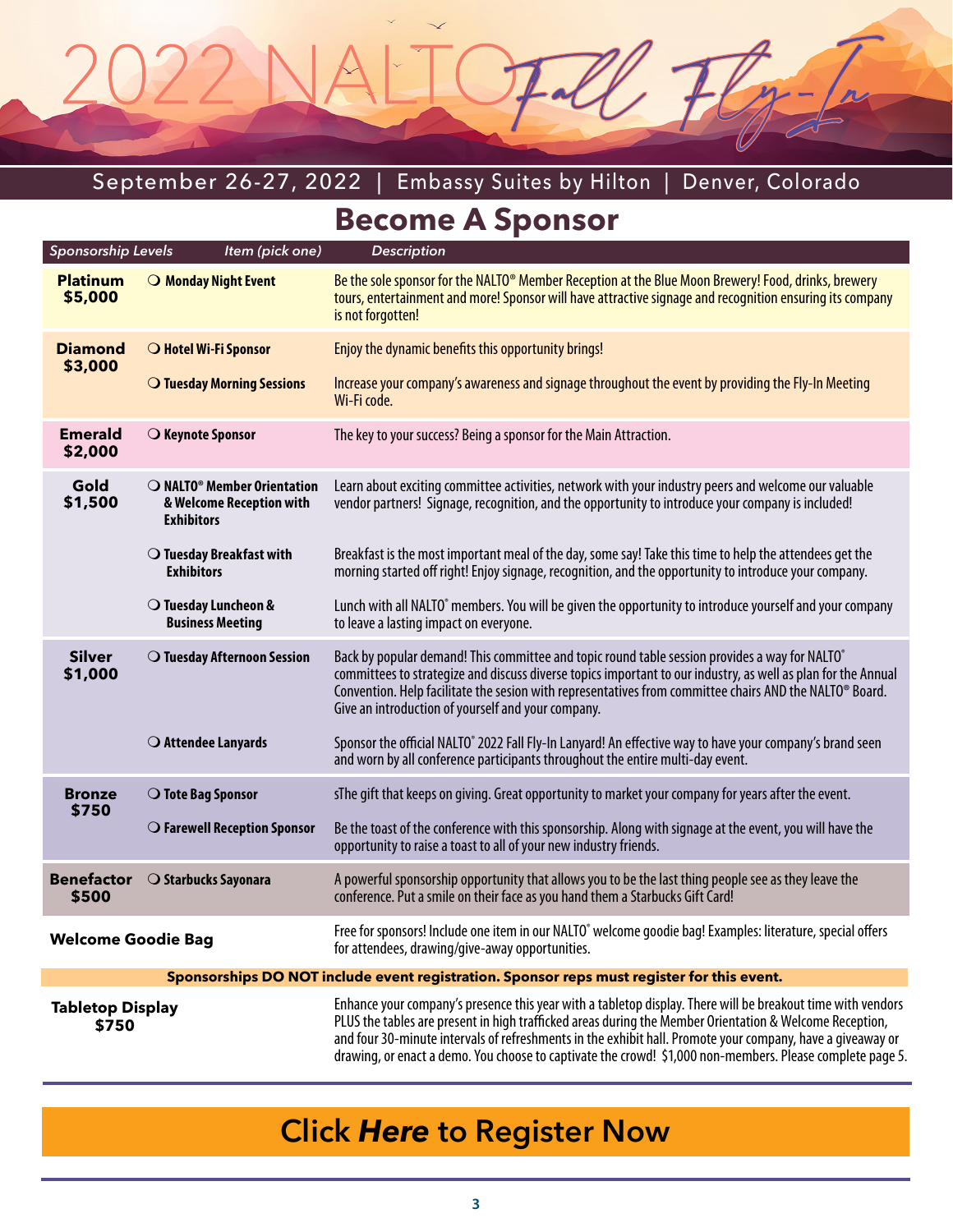

September 26-27, 2022 | Embassy Suites by Hilton | Denver, Colorado

Contract: The following rules and regulations become binding upon acceptance of this contract between the applicant (Exhibitor) and his/her employees and the National Association of Locum Tenens Organizations® (NALTO®), the show sponsor.

2. Exhibit Space Description: Packages include one 6' table, two chairs, an ID sign, a listing of your company in promotional meeting materials, and one representative name badge. Up to two additional Exhibitor representatives may register at \$250 per person to attend. No walls, partitions, signs, or decorations may be erected which will interfere with the general view "down the aisle" or with other exhibits. If your pre-contained Exhibit Unit will not fit on a 6' table you will be required to purchase a second table or forego use of the oversized Exhibit Unit.

As per NALTO® Rules, all additional charges incurred including, but not limited to, electrical or Internet services, shipping, and security fees are at the Exhibiting Company's expense.

3. Space Assignment: Table locations will be assigned at the sole discretion of show management. Placement will be made based on receipt of payment in full, extent of sponsorship, order in which contracts were received, electrical needs and, if possible, separation of direct competitors. Management reserves the right to arrange the floor plan as necessary to facilitate a successful traffic flow.

4. Adherence to Schedule: Exhibitor understands that no move-ins or move-outs will be permitted other than in accordance with the schedule set forth in the schedule of events. In the event that NALTO® incurs additional expenses as a result of Exhibitor's failure to adhere to the move-in/move-out schedule, Exhibitor agrees to reimburse NALTO® for any such additional expenses. It is imperative that tables be properly manned during the posted hours. Tables are subject to modification prior to the Fall Fly-In to adapt to necessary changes in Fall Fly-In session times; however, all Exhibitors will receive adequate notice should this be necessary.

5. Exhibit Hours and Disclaimer: Exhibit space must be occupied during all exhibit hours of the Fall Fly-In as posted. This agreement is for the rental of the exhibit space only. NALTO® has not made and does not make any warranty of representation whatsoever, either expressed or implied, including but not limited to (1) the level of attendance at the Fall Fly-In, (2) the number of meeting attendees who will visit any of the exhibits, or (3) whether any exhibit will be seen by persons having the authority to procure or commit to procure products or services being exhibited.

6. Unoccupied Space: NALTO® reserves the right, should any rented space remain unoccupied after the first hour of the event's opening, to rent or occupy said space. Any person, partnership, or corporation engaging space who shall fail to make payment as herein provided shall thereby and thereupon forfeit all rights in and to the use of assigned space, and NALTO® shall have the right to dispose of such space in such a manner as it may consider to its interest without liability on the part of NALTO®.

7. Payments and Refunds: The total amount for exhibit space is due upon reserving of space and signing of the contract. In the event an Exhibitor cancels a contract, NALTO® must be notified in writing for refunds to be made. There will be a \$100.00 administration fee assessed for all cancellations received by August 22, 2022. No refunds will be issued for cancellations after August 22, 2022.

8. Food Service: NALTO® exhibit package includes tickets for one representative at all social events held during the Fall Fly-In.

9. Noisy and Obnoxious Equipment: The operation of whistles or any objectionable device will not be allowed. After the show opens, noisy and unsightly displays will not be permitted. NALTO® reserves the right to restrict exhibits that may be objectionable or to order the removal of any portion of an exhibit which in the judgment of NALTO® is detrimental to or distracts from the general order of the exhibits. If Vendor wishes to have music at his space, the Vendor must obtain a music license to do so.

10. Fire and Safety Regulations: In order to comply with local fire ordinance requirements, all decorative material must be flame resistant. No volatile or flammable fluids, substances or materials of any nature prohibited by city fire regulations or insurance carriers may be used. All local regulations will be strictly enforced and the exhibitor assumes all responsibility for compliance with such regulations. Fire hose cabinets and fire exits must be left accessible and in full view at all times. Vendor agrees to comply with all Americans With Disabilities Act regulations in the design and set up of the exhibit.

11. Indemnification and Limitation of Liability: Exhibitor shall assume responsibility for damage to the Site and shall indemnify and hold harmless NALTO®, its employees, agents, officers, and directors and the Site for all liability ensuing from any cause whatsoever, including accidents or injuries to Exhibitor, its agents or employees. Exhibitor assumes full responsibility for any accident, injury or property damage to any person viewing its exhibit where such accident, injury or property damage is caused by negligence of exhibitor, agents or employees. All exhibit materials, equipment, and property of any kind that may be on licensed premises of the Site shall be the SOLE risk of the Exhibitor. In the event any Exhibitor's property is stolen, lost, destroyed or damaged, no part of such loss or damage is to be charged or borne by NALTO® or the Site. In addition, Exhibitor acknowledges that NALTO® and the Site do not maintain insurance covering Exhibitor's property and that it is the sole responsibility of Exhibitor to obtain business interruption and property damages insurance covering such losses by Exhibitor. Proof of insurance must be submitted with space agreement. Reasonable care should be exercised to protect all exhibits.

12. Damage to Property: Exhibitors are liable for any damage caused to the building, floor, walls, columns, or to other Exhibitors' property. Exhibitors must not apply paint, lacquer, adhesive, tape, Velcro, or any other coating to building, columns, or floors.

13. Public Policy: Exhibitors are charged with the knowledge of all ordinances and regulations pertaining to taxes, health, fire prevention, customs, and public safety while participating in this show. Compliance with such laws is mandatory for Exhibitors and the responsibility of the Exhibitor.

14. Use of Exhibit Space: Exhibitors shall reflect their company's highest standards of professionalism while maintaining their exhibit space during show hours. No Exhibitor shall assign, sublet, or share exhibit space without the written permission of the NALTO®.

15. Force majeure: In the event of fire, strikes, or other uncontrollable circumstances, NALTO® shall determine the amount of exhibit fees to be refunded.

NALTO® is Professionally Managed by: